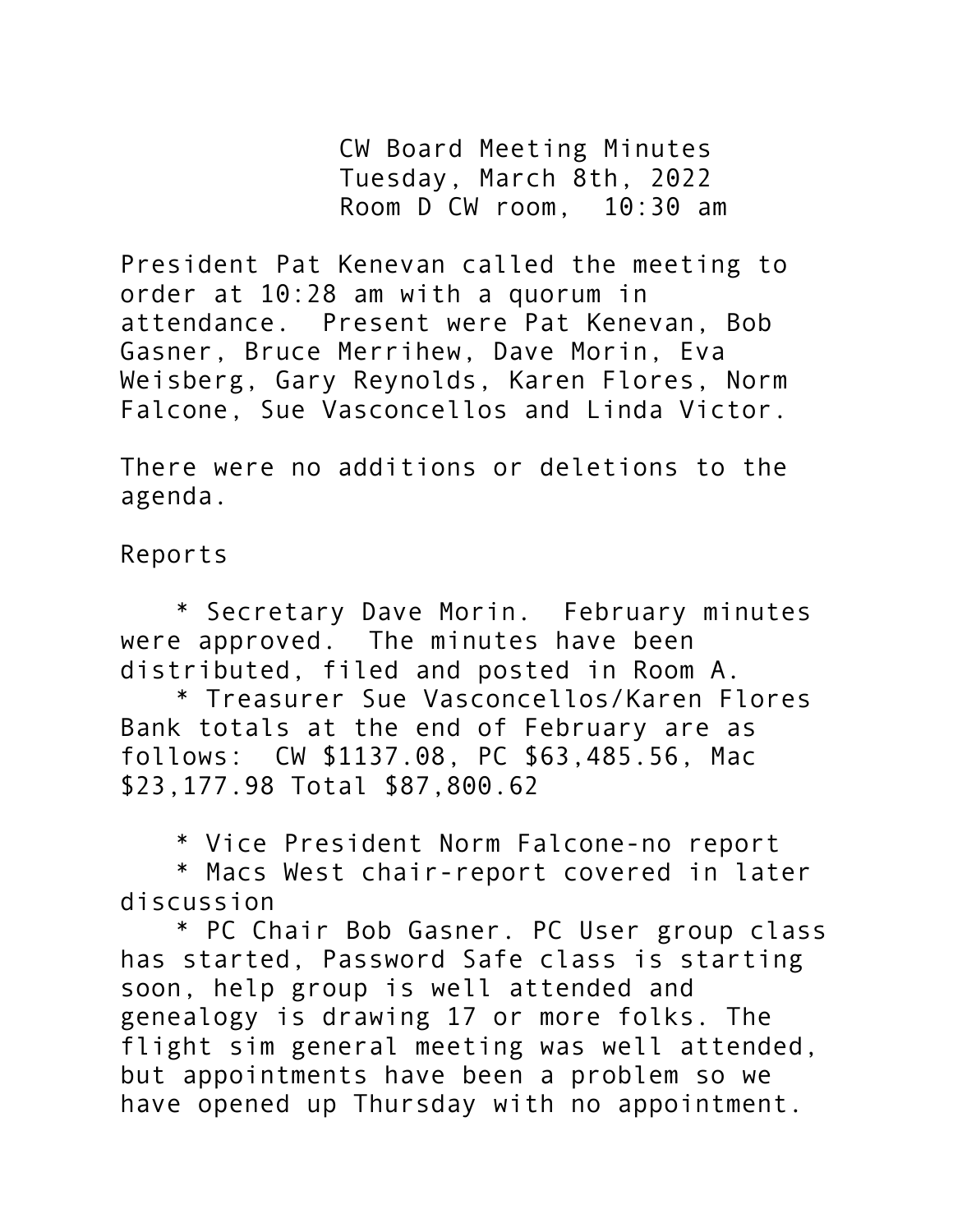\*Webmaster Bruce Merrihew Web site is going well. Small adjustments as needed.

\* Monitor Norm Falcone On going problem. Getting people to sign up. If no one comes in there is little reason to keep the club open. A calendar needs to be updated weekly so people know what is going on and that we are able to get monitors to cover active days.

\* Membership Eva Weisberg. Membership adds a few people each month. Current membership 659 total for CW, PC 504, Mac 270 Some are in both clubs so numbers do not add up.

\* Publicity Linda Victor Linda requested photos of activities, example help groups to put in advertising sources. Our radio station has been contacted to run information about the club. Brochures are available on bulletin boards. Phones for the military, 18,900 collected over the last couple of years.

Old Business

Inventory is complete and proper forms have been submitted to the Rec Center Continued need to remove unneeded "stuff" from our rooms No PO box will be applied for. Too much personal information is required of the person applying. Single dues-discussed and voted on. Details in new business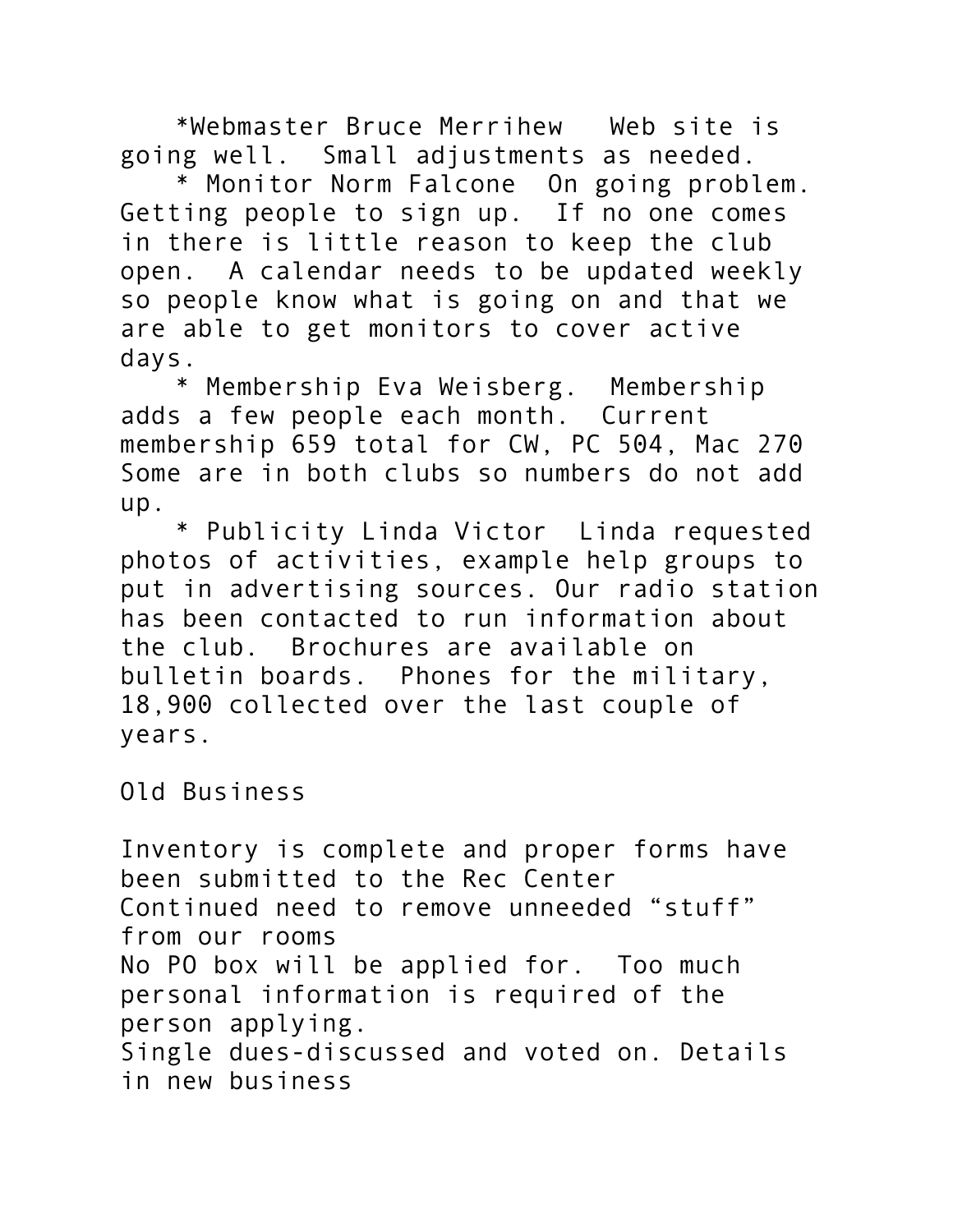New Business

President Pat Kenevan opened with a strongly worded message as to the problems facing CW. He pointed out the decline in membership, less involvement by members, lack of instructors, problems with monitors, and fragmentation, lack of helpers and few if any folks stepping up to be officers. Much discussion followed.

President Kenevan stressed the need and requirement to be ONE club-CW. With that in mind the following items were agreed upon or voted upon when necessary.

1) One club with required officers. Two PG's, no officers required, but a representative from each PG as a voting member. Current representatives are Bob Gasner for PC and Bruce Merrihew for Mac.

2) One newsletter produced weekly from CW. At the present time the President will handle this. PG group representatives are to submit to Pat weekly items for publication in the newsletter and calendar PG's can produce more information for their group by having a link to their sub group. This was proposed, seconded and passes by raising of hands by board members.

3) One dues. \$20 for all members starting in 2023. Proposed, seconded and passed by raising of hands by board members. This will be presented to the membership at the general meeting on April 12th.